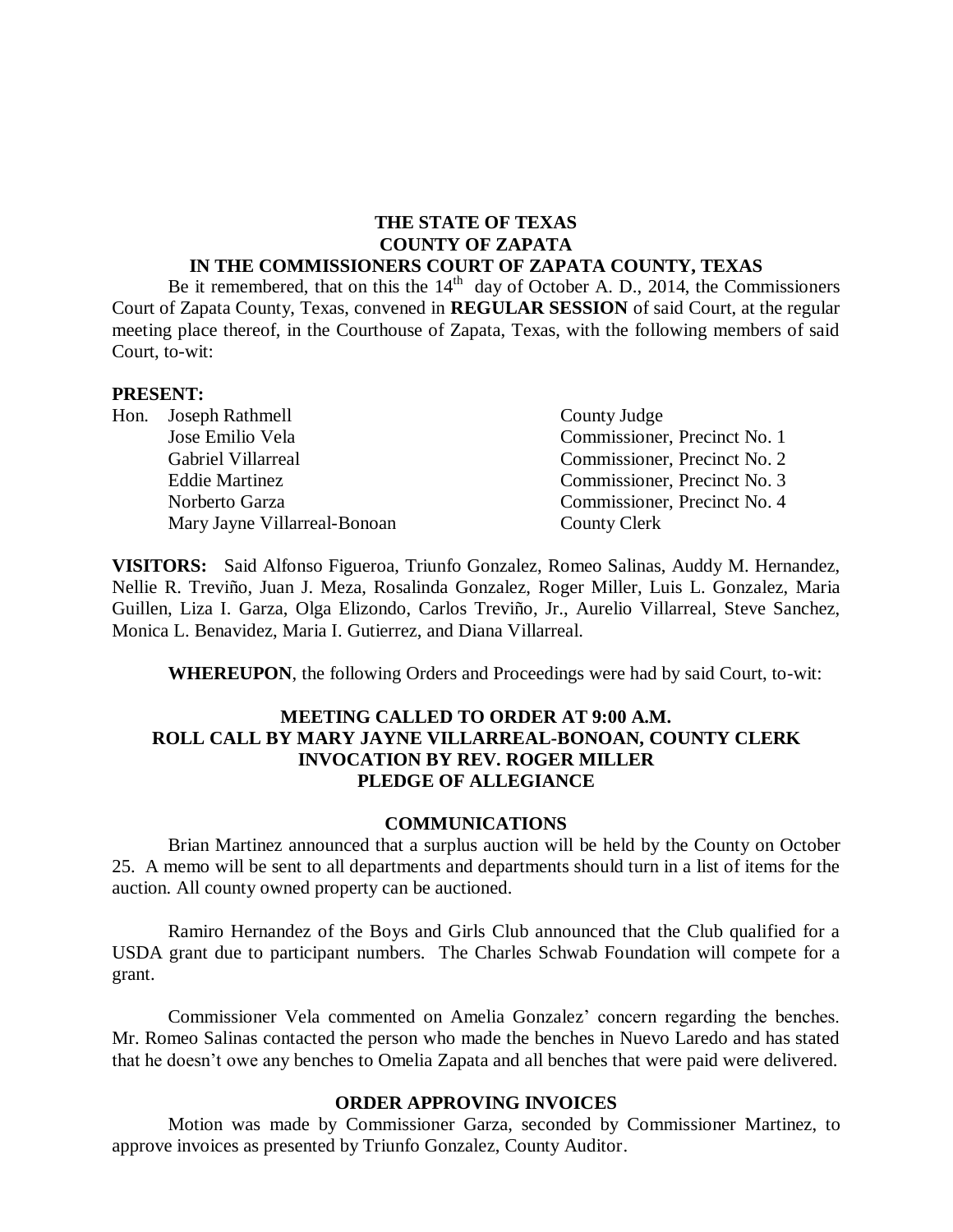The above motion, being put to a vote, was approved by the affirmative vote of all members of the Court.

### **ORDER APPROVING TREASURER'S REPORT**

Motion was made by Commissioner Vela, seconded by Commissioner Villarreal, to approve Treasurer's report as presented by Hon. Romeo Salinas, County Treasurer

The above motion, being put to a vote, was approved by the affirmative vote of all members of the Court.

# **ORDER APPROVING CHECKS ISSUED**

Motion was made by Commissioner Martinez, seconded by Commissioner Garza, to approve checks issued as requested by Hon. Romeo Salinas, County Treasurer.

The above motion, being put to a vote, was approved by the affirmative vote of all members of the Court.

# **REPORT BY LUIS L. GONZALEZ, COUNTY TAX ASSESSOR / COLLECTOR**

Mr. Gonzalez reported \$15,763.65 collected from Hotel Motel Tax, \$104,567.57 in tax collections for a year-to-date total of \$175,565.74 bringing in 93% of the tax collections.

# **ORDER APPROVING PRELIMINARY PLAT FOR THE HOMERO FLORES PLAT**

Motion was made by Commissioner Vela, seconded by Commissioner Villarreal, to approve the preliminary plat for the Homero Flores Plat as requested by Manuel Gonzalez, Jr., Premier Engineering.

The above motion, being put to a vote, was approved by the affirmative vote of all members of the Court.

# **ORDER APPROVING PLAT FOR RAMIREZ ADDITION UNIT 2**

Motion was made by Commissioner Garza, seconded by Commissioner Martinez, to approve the plat for Ramirez Addition Unit 2 as requested by Manuel Gonzalez, Jr., Premier Engineering.

The above motion, being put to a vote, was approved by the affirmative vote of all members of the Court.

# **ORDER APPROVING USE OF COMMUNITY CENTER FOR NEW YEAR'S EVE DANCE**

Motion was made by Commissioner Garza, seconded by Commissioner Villarreal, to approve the use of the Community Center for a New Year's Eve dance as requested by Aurelio Villarreal, Zapata County Lions Club.

The above motion, being put to a vote, was approved by the affirmative vote of all members of the Court.

Mr. Aurelio Villarreal addressed the Court and stated that the Lions Club is the largest civic organization in the world. They just completed the dictionary project and will be delivering dictionaries next week. A peace poster contest was held and there were over 40 participants.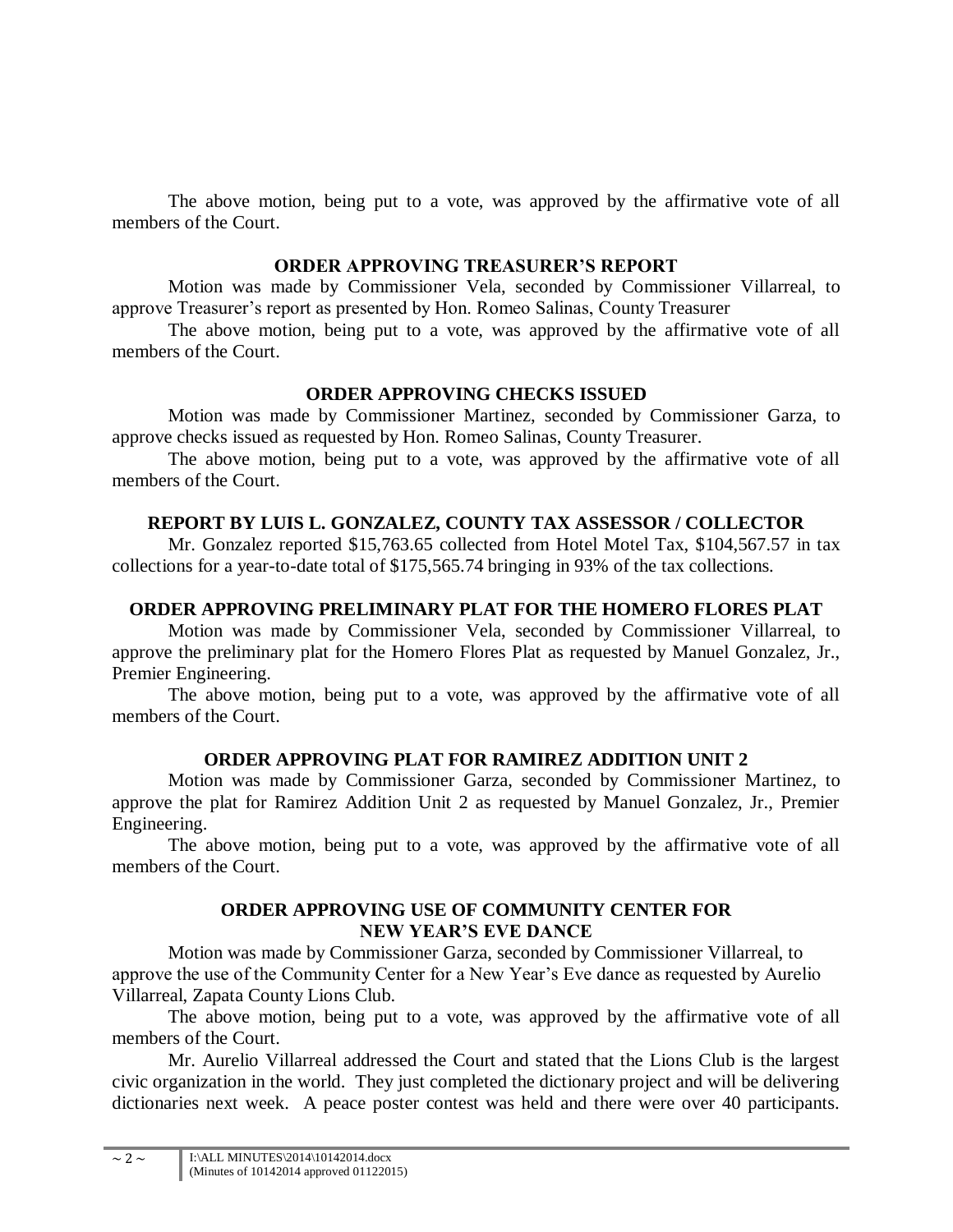Super Odisea will be playing at the New Year's Dance. One hundred percent of proceeds come back to the community.

Jaime Gonzalez stated that the Lion's Club would like permission to oversee the County lights along Hwy 83 and 16; they will report them to have them replaced.

### **ORDER APPROVING FINAL PAYMENT OF \$7,000.00 TO MLD ARCHITECTS FOR THE REROOFING LOW SLOPE PLANS FOR ZAPATA COUNTY COURTHOUSE**

Motion was made by Commissioner Garza, seconded by Commissioner Vela, to approve the final payment of \$7,000.00 (seven thousand dollars) to MLD Architects for the reroofing low slope plans for the Zapata County Courthouse as requested by Joseph Rathmell, County Judge.

The above motion, being put to a vote, was approved by the affirmative vote of all members of the Court.

### **ORDER APPROVING PAYMENT OF \$247,433.20 TO R & G CLARK, INC. DBA SERVPRO OF NORTHWEST DALLAS FOR ZAPATA COUNTY COURTHOUSE RENOVATIONS**

Motion was made by Commissioner Garza, seconded by Commissioner Martinez, to approve the payment of \$247,433.20 (two hundred forty seven thousand four hundred thirtythree dollars and twenty cents) to R & G Clark, Inc., DBA Servpro of Northwest Dallas for Zapata County Courthouse renovations as requested by Hon. Joe Rathmell, County Judge.

The above motion, being put to a vote, was approved by the affirmative vote of all members of the Court.

### **ORDER APPROVING REQUEST FROM TMC-EL LAGO DAYCARE CENTER TO CONVERT DELMAR STREET BETWEEN 7TH AVENUE AND 8TH AVENUE INTO A ONE-WAYSTREET**

Motion was made by Commissioner Garza, seconded by Commissioner Martinez, to approve the request from TMC-El Lago Daycare Center to convert Delmar Street between  $7<sup>th</sup>$ Avenue and  $8<sup>th</sup>$  Avenue into a one-way street, during the hours of 7:30 a.m. to 2:30 p.m. This will be done to provide traffic safety on the student drop-off area of the school as requested by Hon. Jose E. Vela, Commissioner Pct. 1.

The above motion, being put to a vote, was approved by the affirmative vote of all members of the Court.

# **ORDER TO ASSIGN ROSARIO GARZA SLOT #8 ADDITIONAL TASK OF DRIVER AND TO ADJUST HER SALARY FROM \$8.00 PER HOUR TO \$8.20 PER HOUR**

Motion was made by Commissioner Vela, seconded by Commissioner Martinez, to approve to assign Rosario Garza slot #8, the additional task of driver and to adjust her salary from \$8.00 per hour to \$8.20 per hour, to be paid out of Precinct #2 Parks, as requested by Rosalinda Gonzalez.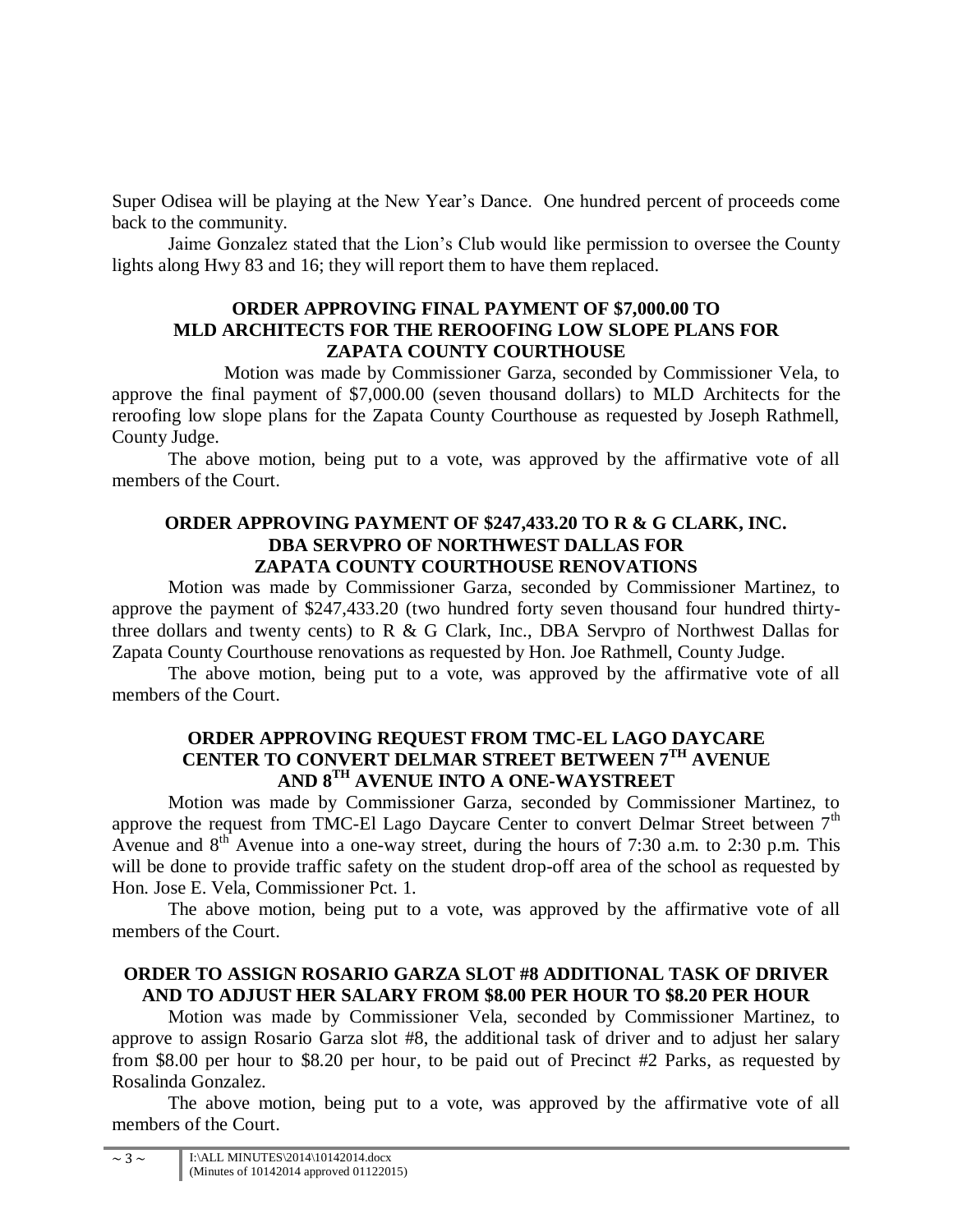# **ORDER TO HIRE HUGO SAAVEDRA AS CDL DRIVER IN VACANT SLOT #4**

Motion was made by Commissioner Garza, seconded by Commissioner Vela, to approve to hire Hugo Saavedra as CDL driver in vacant slot #4 at the rate of \$9.00 per hour as requested by Hon. Eddie Martinez, Commissioner Pct. 3.

The above motion, being put to a vote, was approved by the affirmative vote of all members of the Court.

# **ORDER TO APPROVE TRANSFER OF \$18,000 FROM TOBACCO FUND TO MEDICAL 10-543-460**

Motion was made by Commissioner Garza, seconded by Commissioner Vela, to approve a transfer \$18,000.00 from the Tobacco fund to medical 10-543-460 as requested by Juan J. Meza, Fire Chief.

The above motion, being put to a vote, was approved by the affirmative vote of all members of the Court.

### **ORDER TO TABLE REQUEST BY ROMEO SALINAS, COUNTY TREASURER REGARDING REQUEST TO MAIL DIRETLY MONTHLY INSURANCE PAYMENTS TO ALLSTATE AND AMERITAS INSURANCE COMPANY**

Motion was made by Commissioner Martinez, seconded by Commissioner Garza, to table request by Romeo Salinas, County Treasurer, regarding request to mail directly the monthly insurance payments to Allstate and Ameritas Insurance.

The above motion, being put to a vote, was approved by the affirmative vote of all members of the Court.

# **ORDER APPROVING RESIGNATION OF JOSUE E. CONTRERAS**

Motion was made by Commissioner Vela, seconded by Commissioner Garza, to approve the resignation of Josue E. Contreras, Waste Water Treatment Operator for Zapata County Waste Water Department. Mr. Contreras' last day of employment became effective September 14, 2014 as requested by Carlos Treviño, Jr., Water Plant Manager.

The above motion, being put to a vote, was approved by the affirmative vote of all members of the Court.

### **ORDER APPROVING RESIGNATION OF RODOLFO GUERRA, JR.**

Motion was made by Commissioner Garza, seconded by Commissioner Villarreal, to approve the resignation of Rodolfo Guerra, Jr., effective July 4, 2014. Mr. Guerra occupied slot #5, as a Water Plant Operator. Also, granted was permission to advertise for this position as requested by Carlos Treviño, Jr., Water Plant Manager.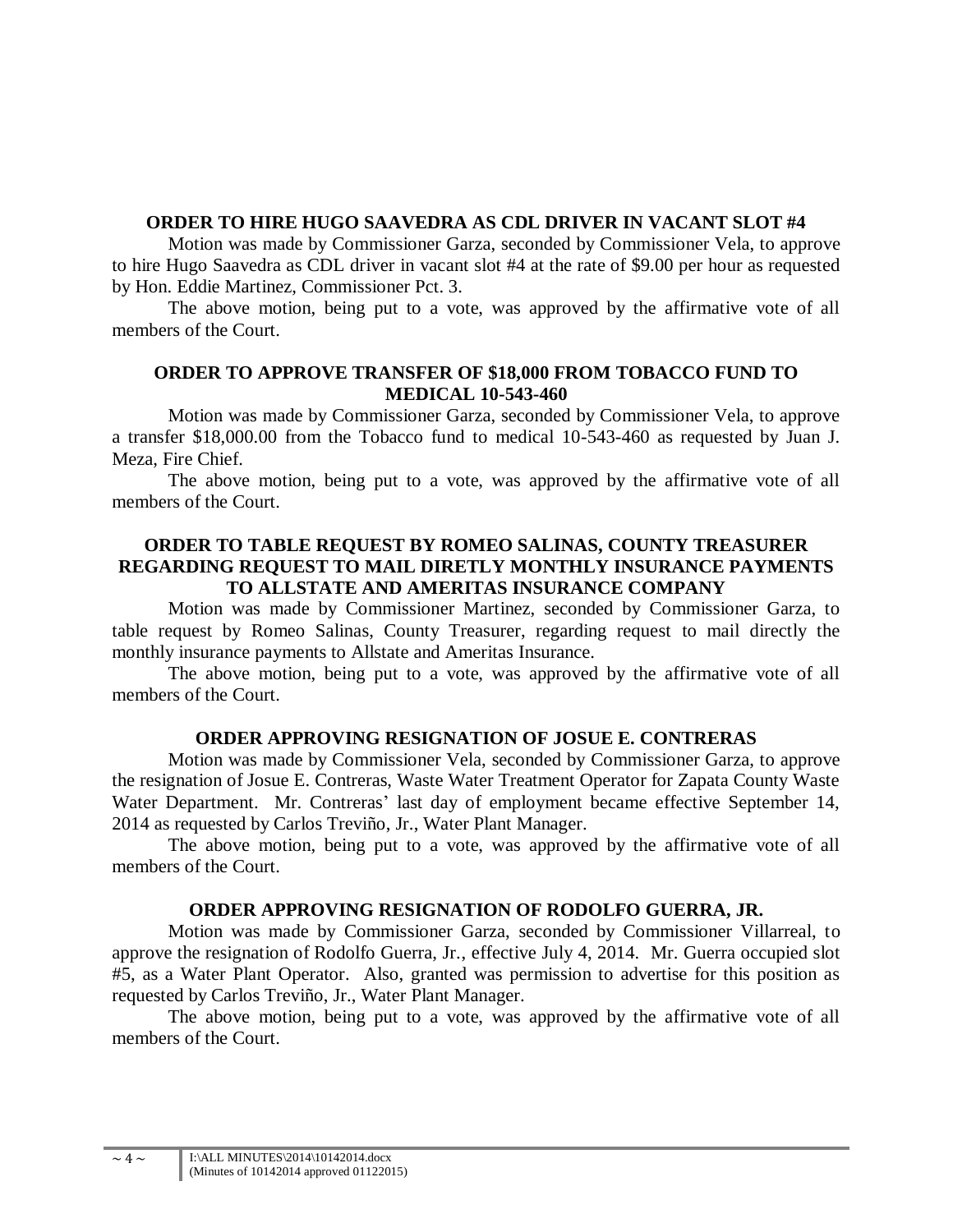### **ORDER APPROVING TERMINATION OF EMPLOYMENT OF ANTONIO GONZALEZ, JR.**

Motion was made by Commissioner Garza, seconded by Commissioner Villarreal, to approve the termination of employment for Antonio Gonzalez, Jr., effective September 12, 2014. Mr. Gonzalez occupies slot #15 as a Waterworks Meter Reader as requested by Carlos Treviño, Jr., Water Plant Manager.

The above motion, being put to a vote, was approved by the affirmative vote of all members of the Court.

# **ORDER APPROVING USE OF COMMUNITY CENTER ON OCTOBER 14, 2014 FOR POLITICAL FORUM**

Motion was made by Commissioner Martinez, seconded by Commissioner Garza, to approve the use of the Community Center on Tuesday, October 14, 2014 at 6:00 p.m., for the political forum including amendments, tax issues, and school board elections as requested by Karran Westerman, Zapata County Visitors Bureau.

The above motion, being put to a vote, was approved by the affirmative vote of all members of the Court.

# **ORDER APPPROVING USE OF PAVILION ON OCTOBER 19, 2014 FOR CHARITY EVENT TO BENEFIT BOYS AND GIRLS CLUB**

Motion was made by Commissioner Vela, seconded by Commissioner Villarreal, to approve use of the pavilion on October 19, 2014. Mia Del Bosque Tiny Miss Texas American Beauty will be hosting a charity event starting at 5:00 p.m. benefiting the local Boys and Girls Club as requested by Ramiro Hernandez, Boys and Girls Club.

The above motion, being put to a vote, was approved by the affirmative vote of all members of the Court.

#### **ORDER APPROVING USE OF PAVILION ON APRIL 15, 2015 FOR ANNUAL MILITARY BALL**

Motion was made by Commissioner Garza, seconded by Commissioner Villarreal, to approve the use of the pavilion on April 15, 2015 for the Annual Military Ball as requested by Corporal Horst, ZISD JROTC.

The above motion, being put to a vote, was approved by the affirmative vote of all members of the Court.

# **ORDER APPROVING USE OF COMMUNITY CENTER ON DECEMBER 12 AND 13, 2014 FOR ANNUAL QUINCEAÑERA BALL**

Motion was made by Commissioner Garza, seconded by Commissioner Martinez, to approve the use of the Community Center on December 12 and 13, 2014 for the annual quinceañera ball. The Commission pays \$200.00 for the facility and any security fees as requested by Audelia Hernandez, Judge's Office.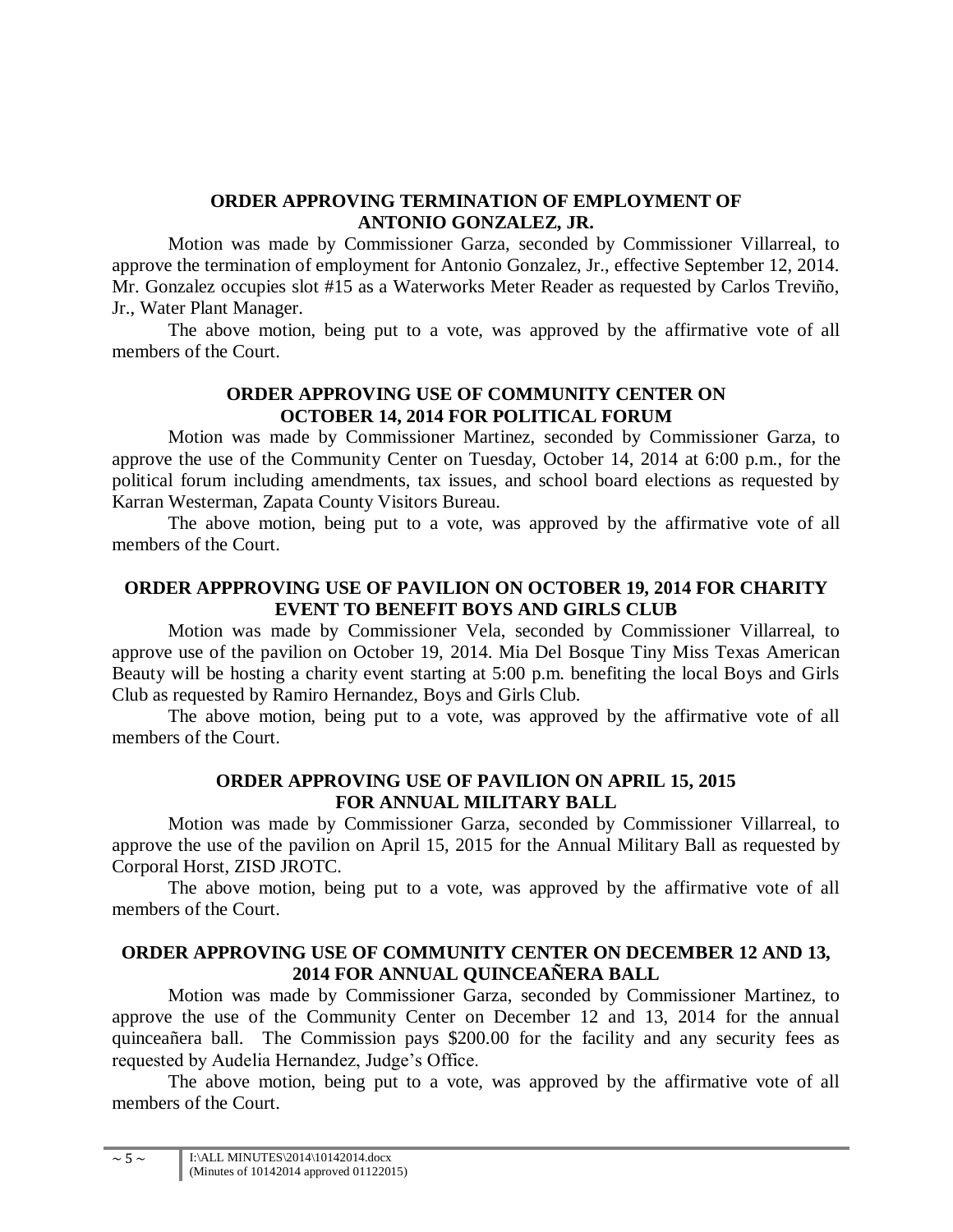# **ORDER APPROVING USE AND WAIVING OF FEES FOR COMMUNITY CENTER FOR 2ND ANNUAL ZAMORALES FOR KID'S BENEFIT DANCE**

Motion was made by Commissioner Garza, seconded by Commissioner Martinez, to approve the use and waiving of fees for the Community Center for the  $2<sup>nd</sup>$  Annual Zamorales for Kid's Benefit Dance. This year's dance will feature Solido, Zamorales, and Los Dos Gilbertos. All proceeds go to benefit Zapata County children as the money is used to purchase toys for Operation Blue Santa as requested by Brian J. Martinez, Judge's Office.

The above motion, being put to a vote, was approved by the affirmative vote of all members of the Court.

#### **ORDER APPROVING SECTION 3 POLICY WITH TXCDBG PROGRAM**

Motion was made by Commissioner Martinez, seconded by Commissioner Garza, to approve Section 3 policy to comply with TxCDBG Program as requested by Mario Gonzalez-Davis, Grant Writer.

The above motion, being put to a vote, was approved by the affirmative vote of all members of the Court.

#### **ORDER APPROVING USE OF FIELDS FOR CLASH OF THE CLASSES (COTC) TOURNAMENT TAKING PLACE NOVEMBER 15, 2014**

Motion was made by Commissioner Martinez, seconded by Commissioner Vela, to approve the use of *available* fields for the Clash of the Classes (COTC) tournaments taking place on November 15, 2014 as requested by Corando Barrera, COTC Organizer. Fields available are in precinct 1 and precinct 2.

The above motion, being put to a vote, was approved by the affirmative vote of all members of the Court.

### **ORDER TO TABLE REQUEST BY CARLOS COLINA-VARGAS REGARDING PREPARATION OF COMMUNITY DEVELOPMENT FUND APPLICATION FOR SEPTIC TANKS FOR RAMIREÑO**

Motion was made by Commissioner Garza, seconded by Commissioner Martinez, to authorize Carlos Colina-Vargas to prepare a Community Development fund application to TDA for water transmission line and a Colonia fund application for septic tanks installation for Ramireño as requested by Carlos Colina-Vargas.

The above motion, being put to a vote, was approved by the affirmative vote of all members of the Court.

#### **ORDER APPROVING STREET LIGHTS**

Motion was made by Commissioner Garza, seconded by Commissioner Martinez, to approve installation of the following street lights as requested by Hon. Gabriel Villarreal, Commissioner Pct. 2:

- a. 1902 Bravo
- b. 1314 Laredo
- c. 110 Yaya
- d. 1515 Bravo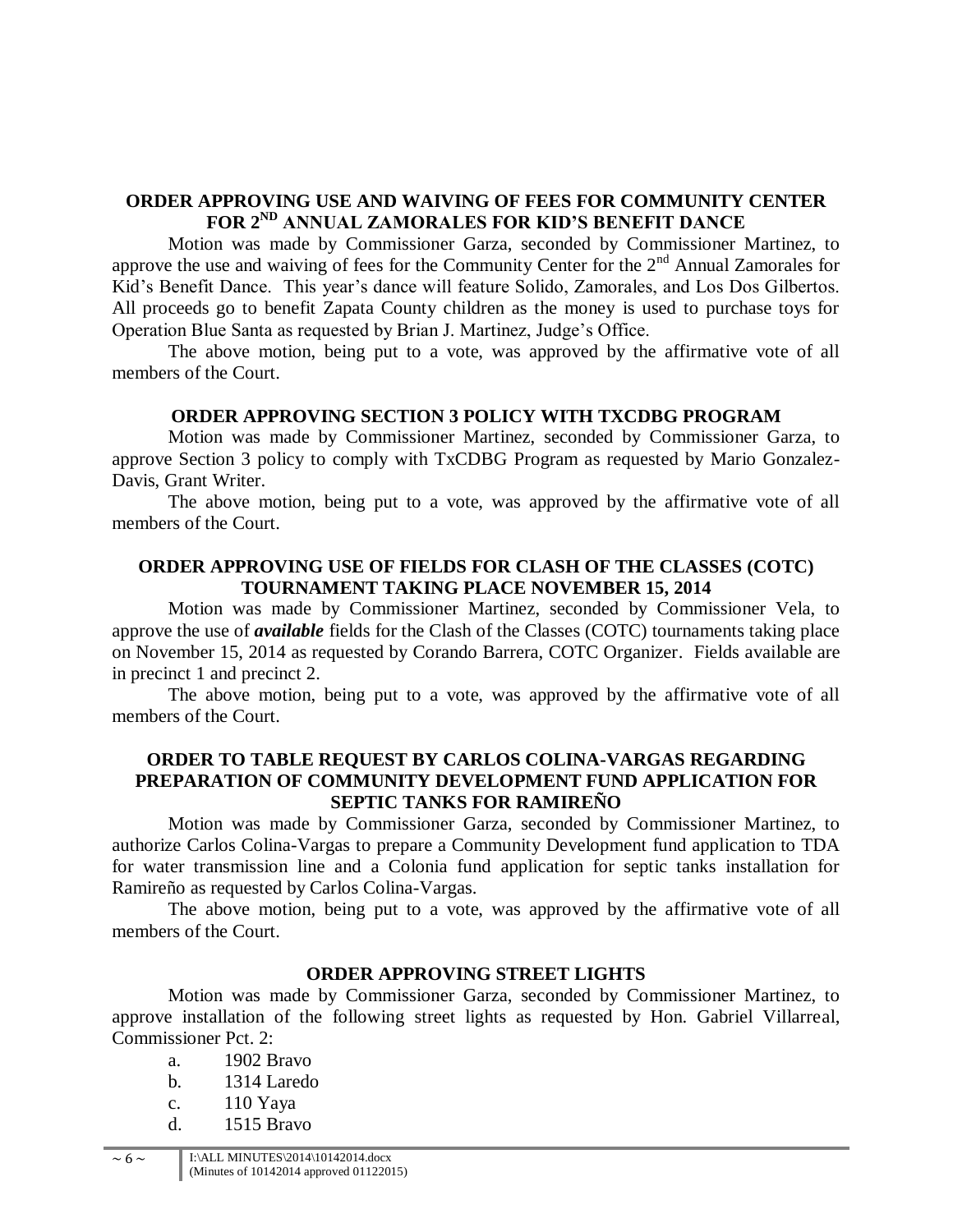e. 915 Miraflores

f. 104 Guerrero

g. 1 San Ygnacio Viejo Road

The above motion, being put to a vote, was approved by the affirmative vote of all members of the Court.

Motion was made by Commissioner Garza, seconded by Commissioner Martinez, to approve installation of the following street light as requested by Hon. Eddie Martinez, Commissioner Pct. 3:

a. 5321 Vicky Lane

The above motion, being put to a vote, was approved by the affirmative vote of all members of the Court.

Motion was made by Commissioner Garza, seconded by Commissioner Martinez, to approve installation of the following street lights as requested by Hon. Norberto Garza, Commissioner Pct. 4:

a. 1611 Zapata

b. 1714 Brazos

c. 1510 Diaz

d. 1709 Zapata

The above motion, being put to a vote, was approved by the affirmative vote of all members of the Court.

#### **ORDER APPROVING LINE ITEM TRANSFER**

Motion was made by Commissioner Garza, seconded by Commissioner Martinez, to approve the following line item transfer:

|             | <b>DEPARTMENT</b>    | <b>LINE ITEM</b> | <b>FUND</b> | <b>AMOUNT</b> |
|-------------|----------------------|------------------|-------------|---------------|
| <b>FROM</b> | Zapata Co. Nutrition | 38-648-427       | Travel      | \$528.00      |
| TO          | Zapata Co. I $& A$   | 37-645-427       | Travel      | \$528.00      |

as requested by Rosalinda Gonzalez, Nutrition Center.

The above motion, being put to a vote, was approved by the affirmative vote of all members of the Court.

# **ORDER APPROVING PROCLAMATION PROCLAMING OCTOBER AS "PINK FOR PERLA" BREAST CANCER AWARENESS MONTH**

Motion was made by Commissioner Vela, seconded by Commissioner Garza, to approve a proclamation proclaiming October as "Pink for Perla" Breast Cancer Awareness month as requested by Monica Benavidez, Event Organizer.